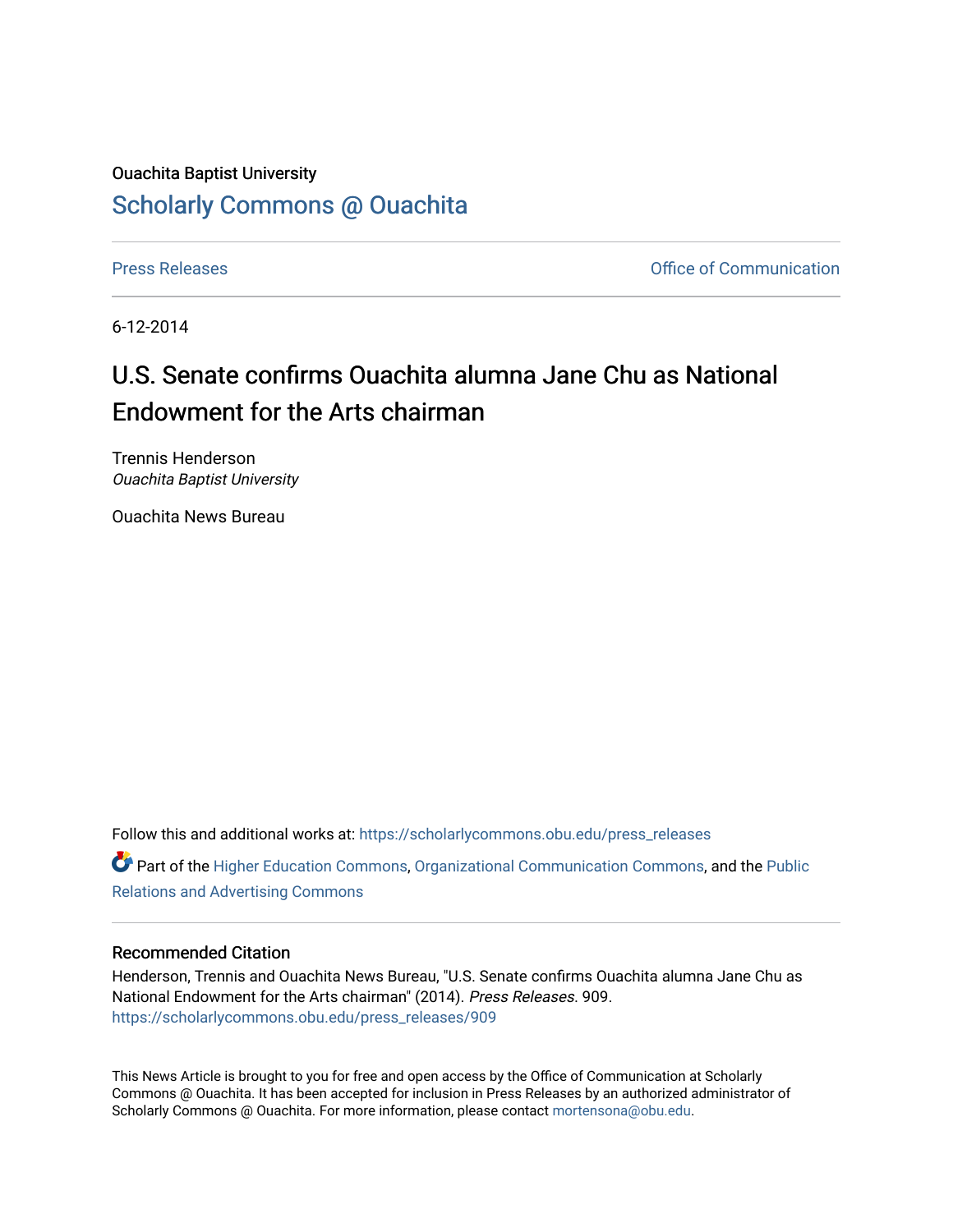

**U.S. Senate confirms Ouachita alumna Jane Chu as National Endowment for the Arts chairman**



*By Trennis Henderson, OBU Vice President for Communications*

June 12, 2014

For more information, contact OBU's news bureau at [newsbureau@obu.edu](mailto:newsbureau@obu.edu) or (870) 245-5208.

ARKADELPHIA, Ark. -- Dr. Jane Chu, a 1979 graduate of Ouachita Baptist University, was confirmed today by the U.S. Senate as chairman of the National Endowment for the Arts. Chu was nominated for the post in February by President Obama.

The White House is expected to make the official appointment in the coming days and Chu will begin her new role shortly thereafter, according to the National Endowment for the Arts.

"Jane's lifelong passion for the arts and her background in philanthropy have made her a powerful advocate for artists and arts education in Kansas City," President Obama said at the time of her